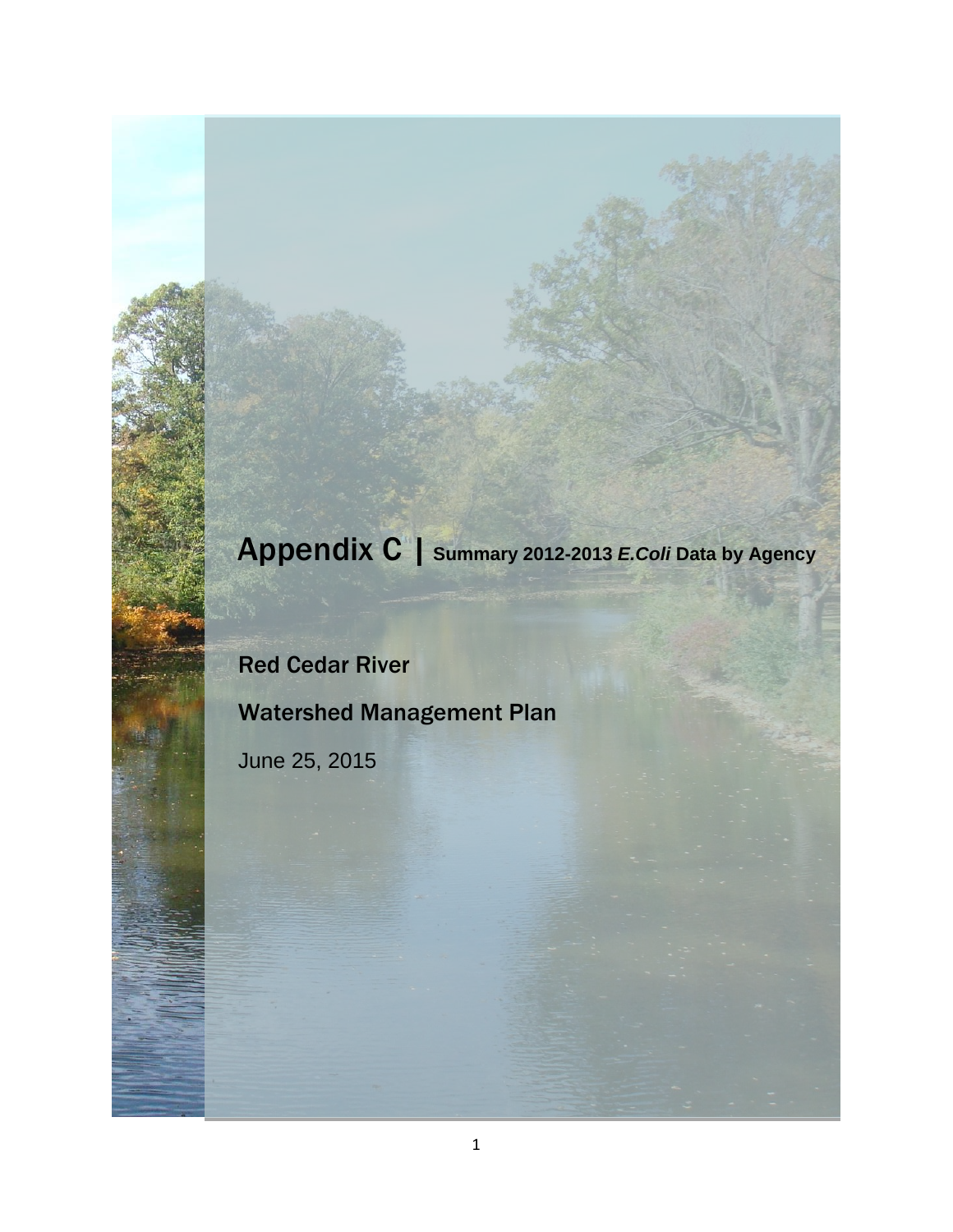#### **Conservation District**

| <b>Conservation District 2013</b>                                | # times<br>sampled | <b>Dates</b>            | Avg.<br>Geomean | #<br>over<br><b>TBC</b> | $\frac{9}{6}$<br>over<br><b>TBC</b> | #<br>over<br><b>PBC</b> | $\frac{9}{6}$<br>over<br><b>PBC</b> | <b>Counts</b><br>><br>10,000 |
|------------------------------------------------------------------|--------------------|-------------------------|-----------------|-------------------------|-------------------------------------|-------------------------|-------------------------------------|------------------------------|
| Doan Creek @ Meech Rd                                            | 10                 | June-<br>August<br>2013 | 1,315           | 10                      | 100%                                | $\overline{7}$          | 70%                                 |                              |
| Deer Creek @ Howell Rd                                           | 10                 |                         | 1,474           | 10                      | 100%                                | 6                       | 60%                                 |                              |
| Mud Creek @ Hagadorn<br>Rd/Lamb Rd                               | 10                 |                         | 734             | 9                       | 90%                                 | 2                       | 20%                                 | 1                            |
| Mud Creek @ Dexter Tr                                            | 10                 |                         | 1,012           | 9                       | 90%                                 | 6                       | 60%                                 |                              |
| Unnamed Trib @ Sherwood Rd<br>near Harris Rd (Squaw Creek)       | 10                 |                         | 1,115           | 9                       | 90%                                 | 4                       | 40%                                 | 1                            |
| Unnamed Trib @ Sherwood Rd<br>near Shaftsburg Rd (Squaw<br>Creek | 10                 |                         | 1,676           | 10                      | 100%                                | 9                       | 90%                                 |                              |
| Coon Creek near Sherwood<br>Rd/Beeman Rd                         | 10                 |                         | 1,781           | 10                      | 100%                                | $\overline{7}$          | 70%                                 |                              |
| Unnamed Trib @ Sherwood Rd<br>near Meridian Rd (Coon Creek)      | 10                 |                         | 1,158           | 9                       | 90%                                 | 5                       | 50%                                 | 1                            |
| Reeves Drain @ Noble Rd<br>(Sloan Creek)                         | 10                 |                         | 2,938           | 10                      | 100%                                | 10                      | 100%                                | $\overline{2}$               |
| Cole Drain @ Noble Rd (Sloan<br>Creek)                           | 10                 |                         | 2,172           | 10                      | 100%                                | 8                       | 80%                                 | $\overline{2}$               |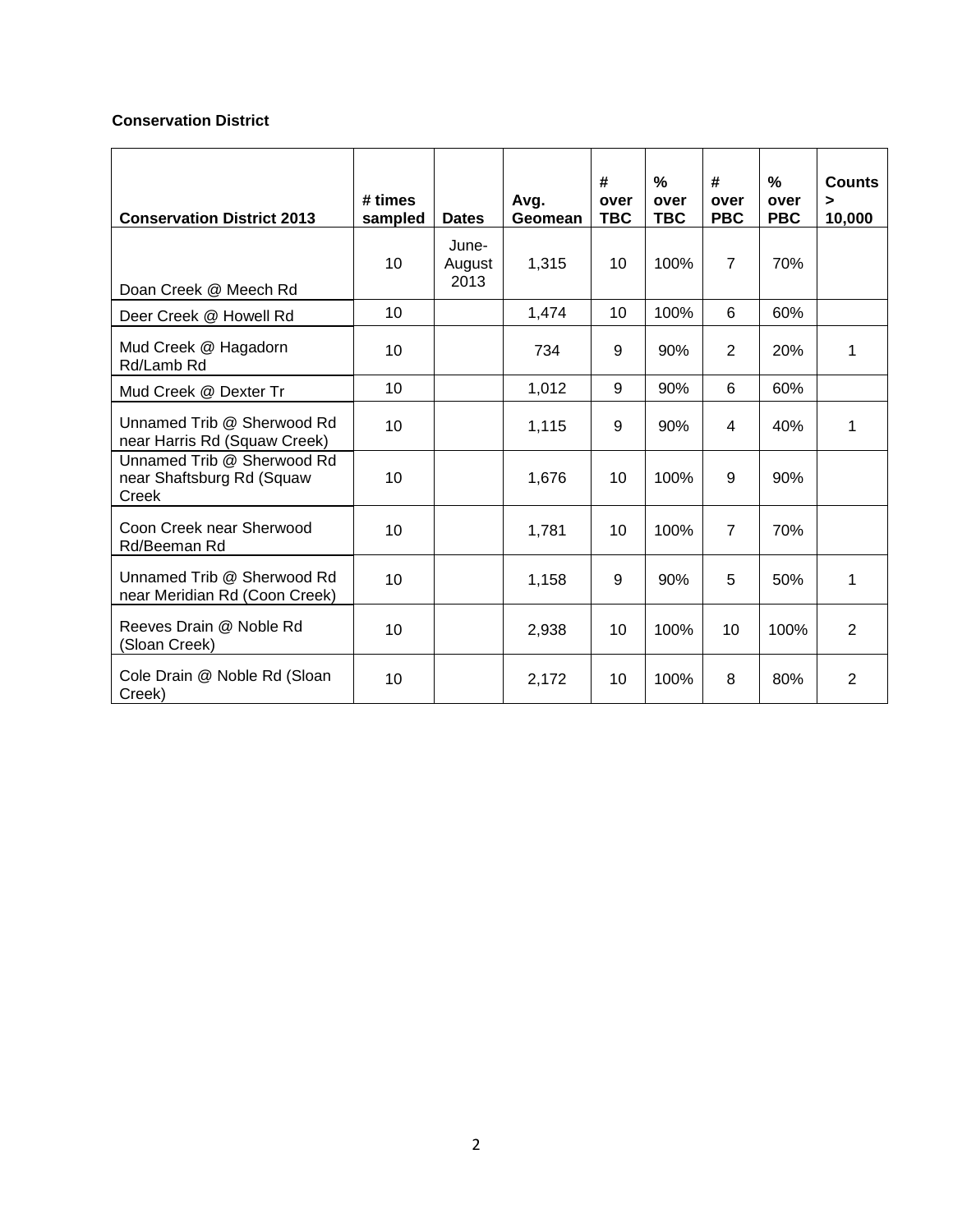#### **MSU Data**

|                                              |                    |                  |                 | #           | $\frac{0}{0}$ | #                  | %                  | <b>Counts</b> |
|----------------------------------------------|--------------------|------------------|-----------------|-------------|---------------|--------------------|--------------------|---------------|
| MSU Data- 4 Weeks - 2012                     | # times<br>sampled | $8/29 -$<br>9/20 | Avg.<br>Geomean | over<br>TBC | over<br>TBC   | over<br><b>PBC</b> | over<br><b>PBC</b> | ><br>10,000   |
| Coon Creek (MSU-9)                           | 4                  |                  | 408             | 2           | 50%           |                    | 25%                |               |
| Dietz Creek (MSU-7)                          | 4                  |                  | 1,206           | 4           | 100%          | $\overline{2}$     | 50%                |               |
| Doan Creek (MSU-8)                           | 4                  |                  | 640             | 4           | 100%          | 0                  | 0%                 |               |
| Handy Drain No. 5 (MSU-3)                    | 4                  |                  | 221             | 1           | 25%           | 0                  | 0%                 |               |
| Handy Howell Drain (MSU-1)                   | 4                  |                  | 1,085           | 4           | 100%          | 3                  | 75%                |               |
| <b>Headwaters Sycamore Creek</b><br>(MSU-11) | 4                  |                  | 749             | 4           | 100%          | 4                  | 25%                |               |
| <b>Headwaters Sycamore Creek</b><br>(MSU-12) | 4                  |                  | 214             | 1           | 25%           | 0                  | $0\%$              |               |
| <b>Headwaters Sycamore Creek</b><br>(Msu-13) | 4                  |                  | 782             | 4           | 100%          |                    | 25%                |               |
| Kalamink Creek (MSU-5)                       | 4                  |                  | 406             | 3           | 75%           | 0                  | 0%                 |               |
| Sloan Creek (MSU-10)                         | 4                  |                  | 1,044           | 4           | 100%          | $\overline{2}$     | 50%                |               |
| Middle Branch (MSU-2)                        | 4                  |                  | 968             | 4           | 100%          | $\overline{2}$     | 50%                |               |
| West Branch (MSU-4)                          | 4                  |                  | 823             | 4           | 100%          | 3                  | 75%                |               |
| Wolf Creek (MSU-6)                           | 4                  |                  | 8,539           | 4           | 100%          | 4                  | 100%               |               |

| <b>MSU Data - 2013</b><br>(not included in data summary -<br>one time sampling event) | $1 -$ Jul-13 |
|---------------------------------------------------------------------------------------|--------------|
|                                                                                       | Geomeans     |
| Handy Howell Drain                                                                    | 316          |
| Wolf Creek                                                                            | 441          |
| Dietz Creek                                                                           | 417          |
| Doan Creek                                                                            | 791          |
| Sloan Creek                                                                           | 266          |
| <b>Headwaters Sycamore Creek</b>                                                      | 462          |
| <b>Headwaters Sycamore Creek</b>                                                      | 434          |
| <b>Headwaters Sycamore Creek</b>                                                      | 739          |

| <b>Headwaters Sycamore Creek</b> | 434   |
|----------------------------------|-------|
| <b>Headwaters Sycamore Creek</b> | 739   |
| Mud Creek                        | 522   |
| Coon Creek                       | 343   |
| Coon Creek                       | 818   |
| <b>Wolf Creek</b>                | 782   |
| <b>Wolf Creek</b>                | 1,160 |
| <b>Handy Howell Drain</b>        | 170   |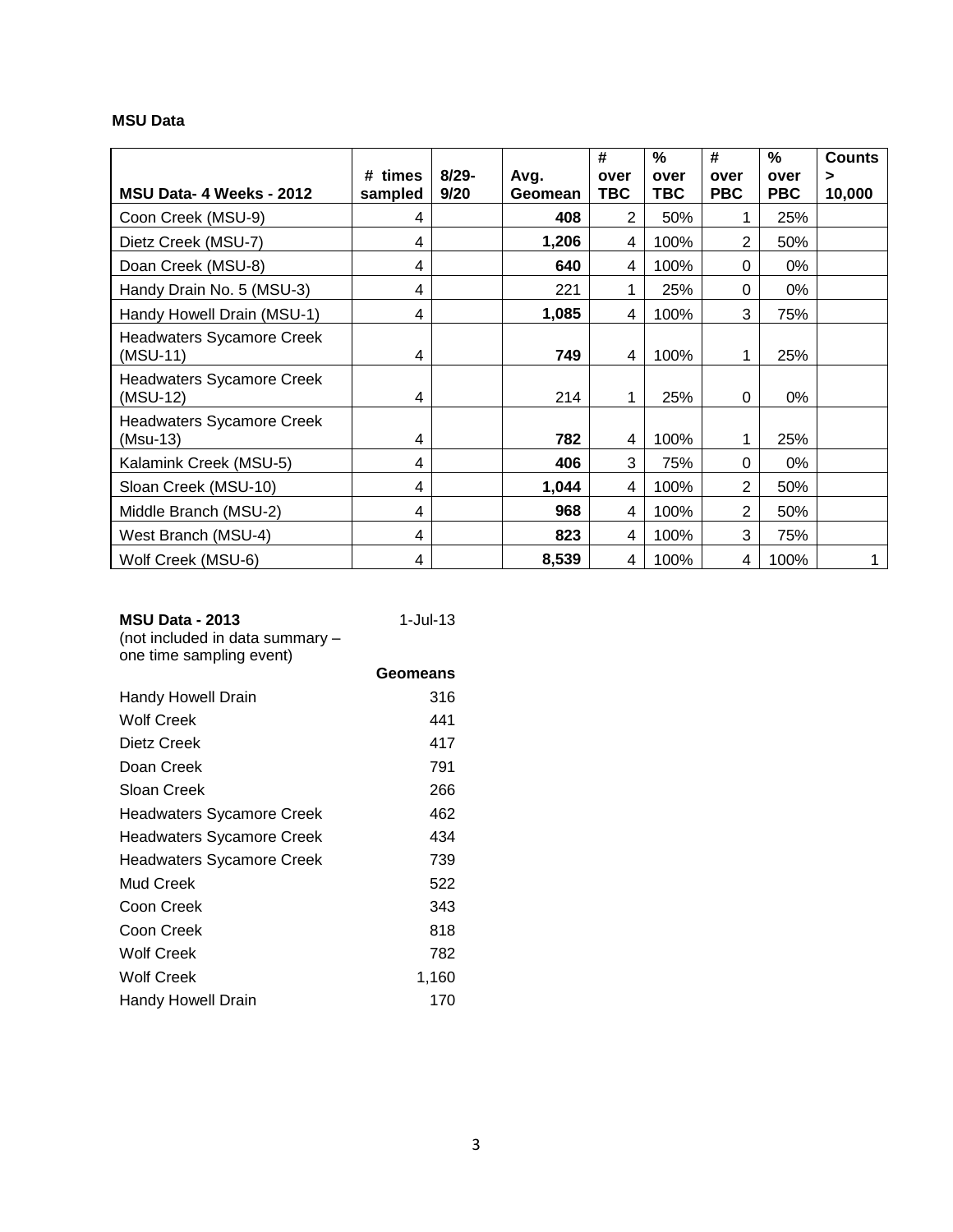### **Ingham County Health Department Data**

| <b>Subwatershed</b>                          | <b>Sample</b><br>Event<br>Geomean<br>2013 | # TBC<br><b>Exceedances</b> | %<br><b>Exceedance</b> | # PBC<br><b>Exceedances</b> | %<br><b>Exceedance</b> |
|----------------------------------------------|-------------------------------------------|-----------------------------|------------------------|-----------------------------|------------------------|
|                                              |                                           |                             |                        |                             |                        |
| <b>ICHD Data</b>                             |                                           |                             |                        |                             |                        |
| Coon Creek (S-GR)                            | 216                                       | 6 of 22                     | 27%                    | 1 of 22                     | 5%                     |
| Coon Creek (S-WIL-B)                         |                                           |                             |                        |                             |                        |
| <b>Headwaters Sycamore</b><br>Creek (S-MA-A) | 694                                       | 19 of 22                    | 86%                    | 6 of 22                     | 27%                    |
| <b>Headwaters Sycamore</b><br>Creek (S-MA-B) | 942                                       | 22 of 22                    | 100%                   | 9 of 22                     | 41%                    |
| Red Cedar River (S-1)                        | 430                                       | 11 of 21                    | 52%                    | 5 of 21                     | 24%                    |
| Red Cedar River (S-NK)                       | 282                                       | 11 of 22                    | 50%                    | 2 of 22                     | 9%                     |
| Red Cedar River (S-HD)                       | 225                                       | 7 of 22                     | 32%                    | 0 of 22                     | $0\%$                  |
| Red Cedar River (S-FL)                       | 194                                       | 3 of 22                     | 14%                    | 3 of 22                     | 14%                    |
| Red Cedar River (S-HR)                       | 210                                       | 5 of 22                     | 23%                    | 3 of 22                     | 14%                    |
| Red Cedar River (S-KZ)                       | 226                                       | 7 of 22                     | 32%                    | 2 of 22                     | 9%                     |
| Red Cedar River (S-11)                       | 307                                       | 8 of 22                     | 36%                    | 3 of 22                     | 14%                    |
| Coon Creek (S-WIL-A)                         |                                           |                             |                        |                             |                        |
| Squaw Creek (S-WEB-B)                        |                                           |                             |                        |                             |                        |
| Sycamore Creek (S-MH)                        | 393                                       | 14 of 22                    | 64%                    | 5 of 22                     | 23%                    |
| Wolf Creek (S-WEB-A)                         | 285                                       | 9 of 22                     | 41%                    | 1 of 22                     | 5%                     |